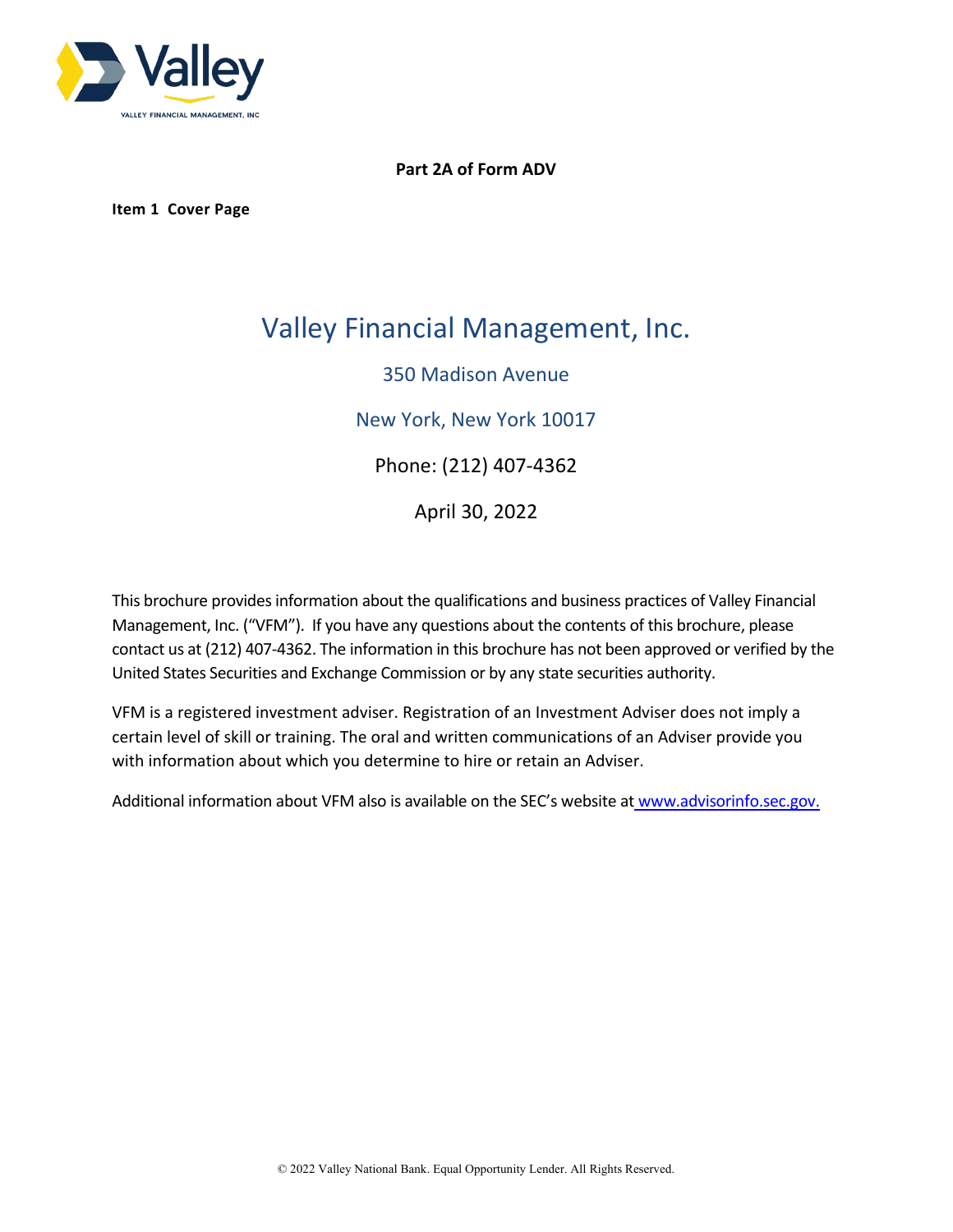# **Item 2 Material Changes**

The following summary discusses the material changes that VFM has made to its Form ADV Part 2A advisory brochure ("Brochure") since March 31, 2022, the date of the last update to the Brochure.

On April 1, 2022, Bank Leumi USA, the parent company of Leumi Investment Services Inc. (n/k/a Valley Financial Management, Inc. ("VFM")), merged into Valley National Bank, which is owned by Valley National Bancorp, a publicly traded company. The transaction is not expected to result in any changes to VFM's investment process, operations, or personnel.

Pursuant to SEC Rules, VFM will send to you ongoing disclosure information about material changes as necessary.

Upon request, the Brochure may be obtained by contacting Christopher Wilson, VFM's Chief Compliance Officer, at (212) 407-4362 or [cwilson@valley.com.](mailto:cwilson@valley.com)

Additional information about VFM is also available via the SEC's web site [www.adviserinfo.sec.gov.](http://www.adviserinfo.sec.gov/) The SEC's web site also provides information about any persons affiliated with VFM who are registered, or are required to be registered, as investment adviser representatives of VFM.

| Topic                                                                                           | Page           |
|-------------------------------------------------------------------------------------------------|----------------|
| Item 1 - Cover Page                                                                             | 1              |
| Item 2 - Material Changes                                                                       | $\overline{2}$ |
| Item 3 - Table of Contents                                                                      | $2 - 3$        |
| Item 4 - Advisory Business                                                                      | $3 - 4$        |
| Item 5 - Fees and Compensation for Brinker Program                                              | 4              |
| Item 6 - Performance Based Fees and Side-By-Side Management                                     | 4              |
| Item 7 - Types of Clients                                                                       | 4              |
| Item 8 - Methods of Analysis, Investment Strategies and Risk of Loss                            | 5              |
| Item 9 - Disciplinary Information                                                               | 5              |
| Item 10 - Other Financial Industry Activities and Affiliations                                  | 5              |
| Item 11 - Code of Ethics, Participation or Interest in Client Transactions and Personal Trading | $5-6$          |
| Item 12 - Brokerage Practices                                                                   | 6              |

# **Item 3 Table of Contents**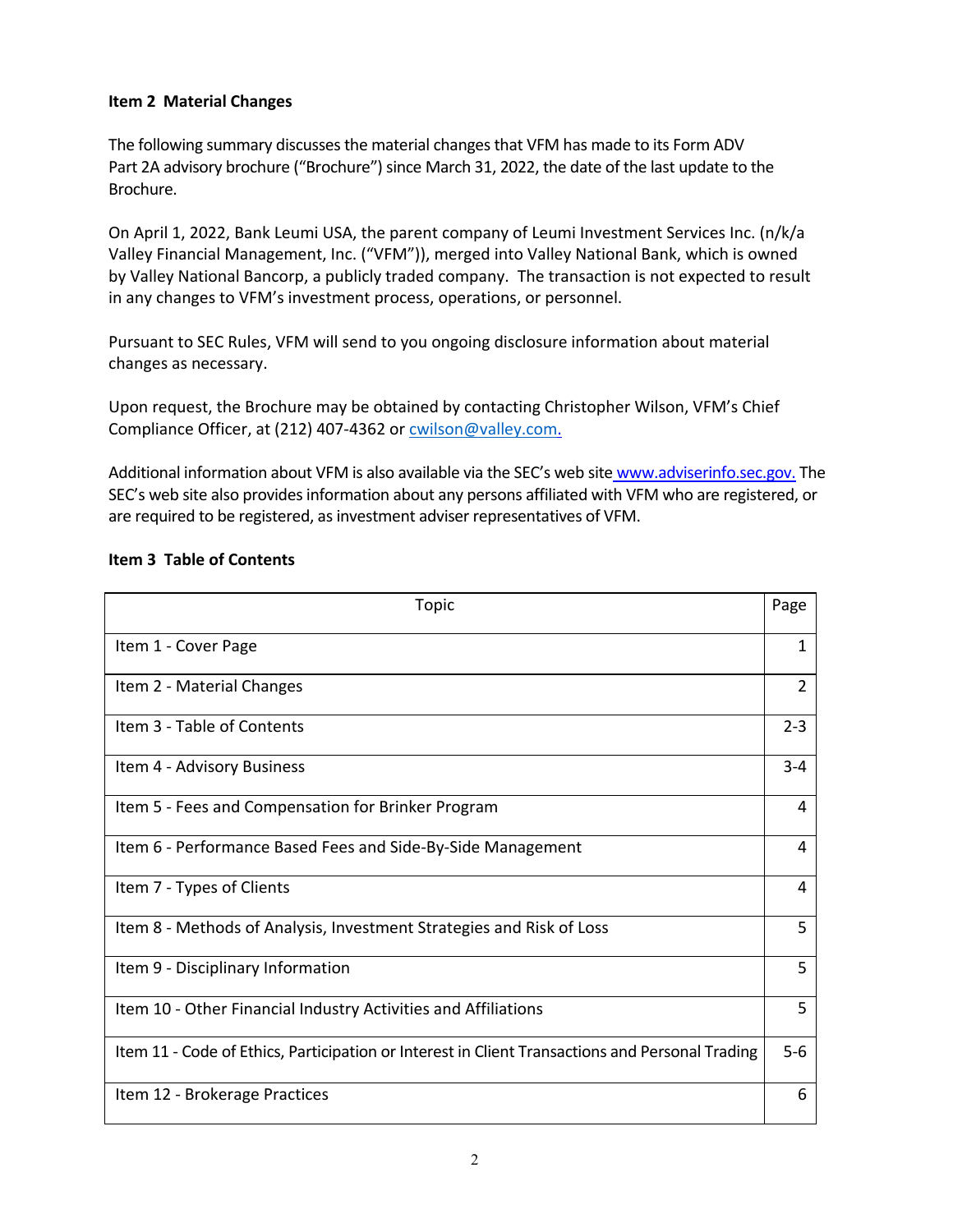| Item 13 - Review of Accounts                      | 6       |
|---------------------------------------------------|---------|
| Item 14 - Client Referrals and Other Compensation | Б       |
| Item $15 -$ Custody                               | $6 - 7$ |
| Item 16 - Investment Discretion                   |         |
| Item 17 - Voting Client Securities                |         |
| Item 18 - Financial Information                   |         |

#### **Item 4 Advisory Business**

Valley Financial Management, Inc. ("VFM") is a wholly-owned subsidiary of Valley National Bank ("Valley"), chartered as a national banking association. Valley, in turn, is a wholly-owned subsidiary of Valley National Bancorp, a company whose shares are traded on the NASDAQ. Banking products and services are provided through Valley. Brokerage products and services, including the investment advisory business, are provided by VFM. Pershing LLC is the clearing broker for the broker-dealer operations of VFM. The purpose of this Brochure is to describe and disclose the services, fees, potential conflicts of interest, and other necessary information clients should consider before becoming a client of one or more of VFM's investment advisory programs covered in this Brochure.

VFM offers various investment advisory programs ("Program" or "Programs") for its clients, under the marketing or brand name "VFM Advisor." Five of them are wrap fee Programs sponsored by VFM: (1) VFM Strategic Portfolios, a firm discretion advisory program that will entail four risk-based and two objective-based models comprised of ETFs and mutual funds as selected by VFM's Investment Committee; (2) Separately Managed Accounts (SMAs); (3) Unified Managed Accounts (UMAs); (4) VFM Client Advisor, a non-discretionary advisory program offering asset-allocation guidance and a range of securities from which to choose; and (5) VFM Excess Liquidity Advisor, a non-discretionary program for clients seeking increased yields and liquidity through investments in ETFs and mutual funds.

A wrap fee arrangement is one in which a single fee is charged based on the market value of assets in the client's account, rather than on the transactions in the account as in a commission ("Brokerage") account. The wrap fee covers investment advice or counsel provided by VFM investment professionals and/or the client's Financial Advisor, portfolio management in applicable Programs, the execution of client transactions, account servicing, and performance reporting, in addition to other standard services. The wrap fee Programs are described in a separate brochure, which is available upon request.

#### **Brinker Capital**

The Program described in this Brochure is sponsored by Brinker Capital Inc. ("Brinker Program"). VFM no longer refers clients to this Program. The information that follows in this brochure is intended to allow existing Brinker customers to compare Brinker to other investment alternatives described in the separate VFM "Wrap Fee Program Brochure" and available from VFM Advisor. The Brinker Program offers clients advice and/or a connection to asset managers offering professional management across many disciplines and strategies. Clients can select from a wide variety of money managers, mutual funds and exchange traded products, and individual securities, whose strategies range from capital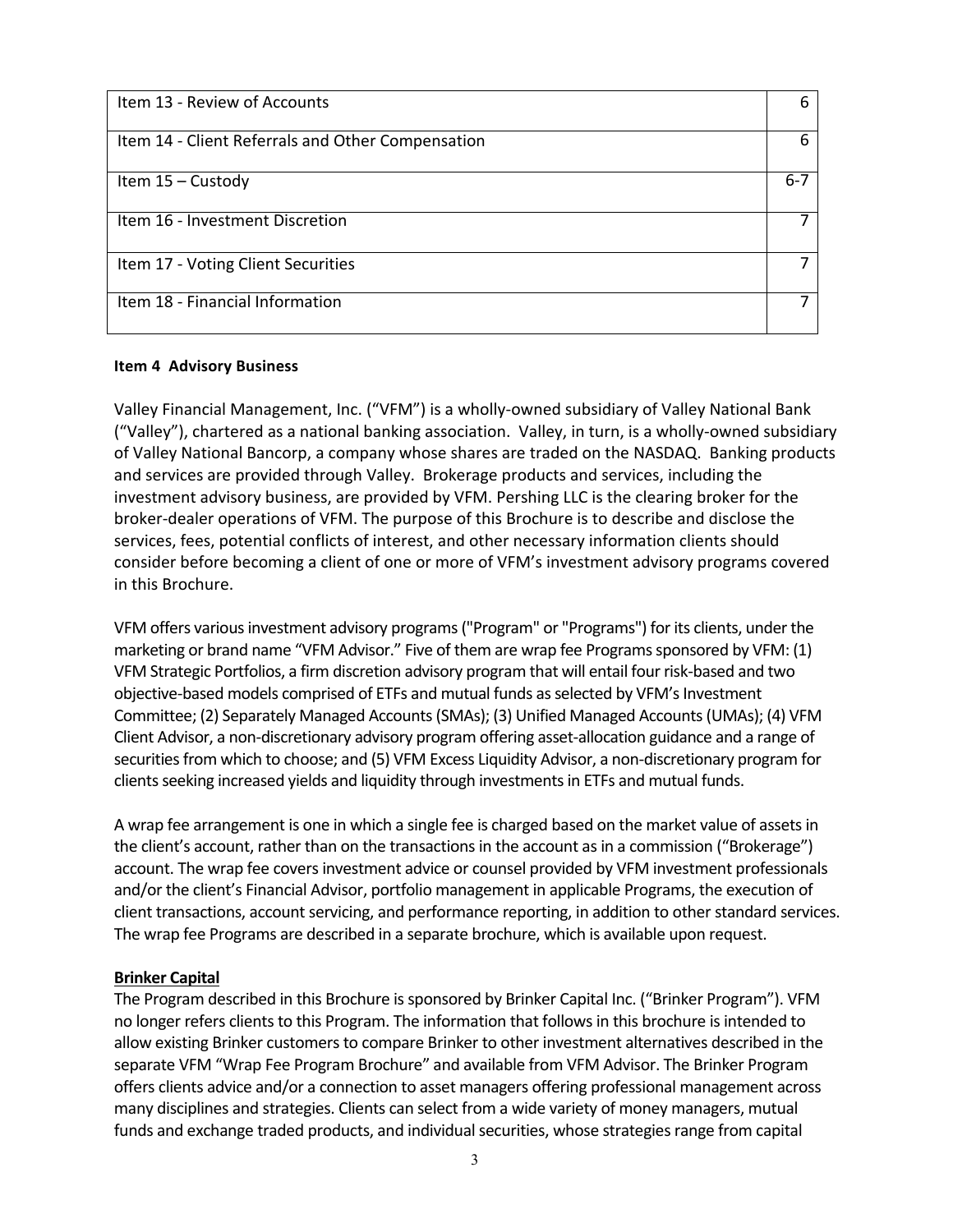preservation to conservative to aggressive growth.

The services that VFM provides in the Brinker Program are described in detail below. Please review this Brochure carefully and in its entirety. Brinker has its own Form ADV Brochure, and investors should obtain and review the Brochure carefully before making an investment. As noted, VFM is not offering the Brinker program to new clients nor is it marketed under the VFM Advisor name. Account statements to clients are sent directly from Brinker or its clearing firm. Neither VFM nor any VMI affiliated firm sends custodial statements or has custody of clients' assets. In the Brinker Program, VFM referred clients to the Program and serves as Brinker's agent to collect certain information from clients and to review the account with the client at least annually. VFM does not provide investment advice to clients in the Brinker Program.

# **Item 5 Fees and Compensation for Brinker Program**

Clients agree to pay an annualized, asset-based fee based on the value of assets in the account. The fees for the Brinker Program are found in the sponsor's brochures. VFM receives a portion of the fee clients pay to the sponsor, for its referral services. VFM, not Brinker, establishes its fee for its referral services, and typically charges between .50% and .85%. A portion of the client fee is used to pay the portfolio managers selected to manage the account. The range of fees charged by the portfolio managers utilized by Brinker for Equity and Balanced Accounts is 1.00% to .40% of the account net asset value, and for Fixed Income Accounts is .25% to .35% of the account net asset value. Please refer to Brinker's brochure for more information on fees and expenses. Advisory fees are in addition to the internal expenses charged by mutual funds and other investment company securities. To the extent that clients intend to hold these securities, the internal expenses should be included when evaluating the costs of a fee-based account. Clients should periodically reevaluate whether the use of an asset-based fee continues to be appropriate in servicing their needs. A list of additional considerations, as well as the fee schedule, is available in the Brinker Brochure as well as in the client agreement. Clients may also pay other administrative and paper mail fees to the custodian of the applicable advisory account.

# **Item 6 Performance Based Fees and Side-By-Side Management**

VFM does not charge any performance-based fees (fees based on a share of capital gains on or capital appreciation of the assets of a client).

# **Item 7 Types of Clients**

Clients in the Brinker Program include individuals, high net worth individuals, pension and profitsharing plans, charitable institutions, foundations, endowments, trust programs, estates and other U.S. and international institutions. The minimum investment in the Brinker Program is \$50,000.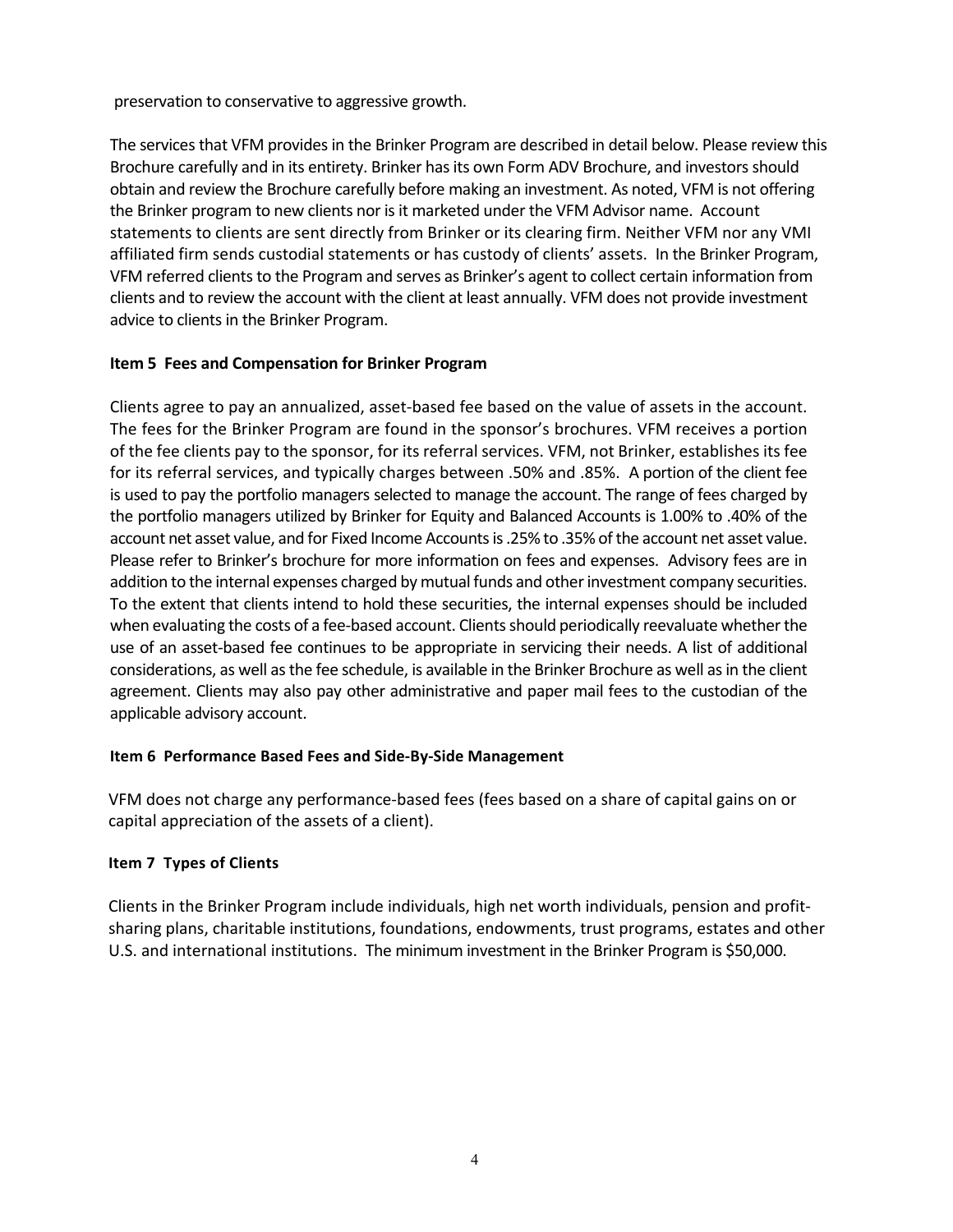# **Item 8 Methods of Analysis, Investment Strategies and Risk of Loss Investing in securities involves risk of loss that clients should be prepared to bear.**

All products sold by VFM, including advisory programs and non-deposit investment products sold by Valley, are:

- **\* Not insured by the FDIC or any other federal or government entity**
- **\* Not guaranteed by Valley, Valley National Bancorp, or any other bank**
- **\* Subject to investment risks, including possible loss of the principal amount invested**

#### **Material Risks**

As with any investment, loss of principal is a risk of investing in accordance with any investment strategy. Investments in securities are subject to risks. Please refer to the Brinker Brochure for more about the investment strategies and risks in its Program.

#### **Item 9 Disciplinary Information**

Registered investment advisers are required to disclose all material facts regarding any legal or disciplinary events that would be material to your evaluation of VFM or the integrity of VFM's management. The disciplinary items below do not pertain to the advisory business of VFM and are only shown in the interest of full and complete disclosure.

In the past, our affiliates have entered into certain settlements with regulators and other third parties and have been the subject of adverse legal and disciplinary events. You can learn more about those actions by reviewing our Form ADV, Part 1A a[t www.advisorinfo.sec.gov.](http://www.advisorinfo.sec.gov/)

On November 3, 2016, Financial Industry Regulatory Authority ("FINRA") accepted a Letter of Acceptance, Waiver and Consent ("AWC") from Leumi Investment Services Inc., VFM's predecessor, under which it agreed, without admitting or denying the allegations, to pay a \$15,000 fine for failing to report the correct time of trade execution in TRACE-eligible securities within the required time frame, and for books and records violations regarding same, during Q2 and Q3 2015.

# **Item 10 Other Financial Industry Activities and Affiliations**

VFM is a wholly owned broker/dealer subsidiary of Valley that has been engaged in the brokerage business since May 2001 and licensed as an insurance agency since April 2002.

Approximately 90% of VFM's business is brokerage and insurance transactional service provided to clients. VFM approximates that 10% of its business is advisory related. Customers of Valley who are interested in securities products or services or in insurance products or services are referred to VFM. There is no fee and no special compensation paid or received for any such a referral.

# **Item 11 Code of Ethics, Participation or Interest in Client Transactions and Personal Trading**

VFM has Written Supervisory Procedures("WSPs") and a Code of Ethics. Each has provisions regarding employee securities restrictions and conflicts of interest. In brief, employees may not use material nonpublic information for personal gain, and employee brokerage transactions are reviewed by the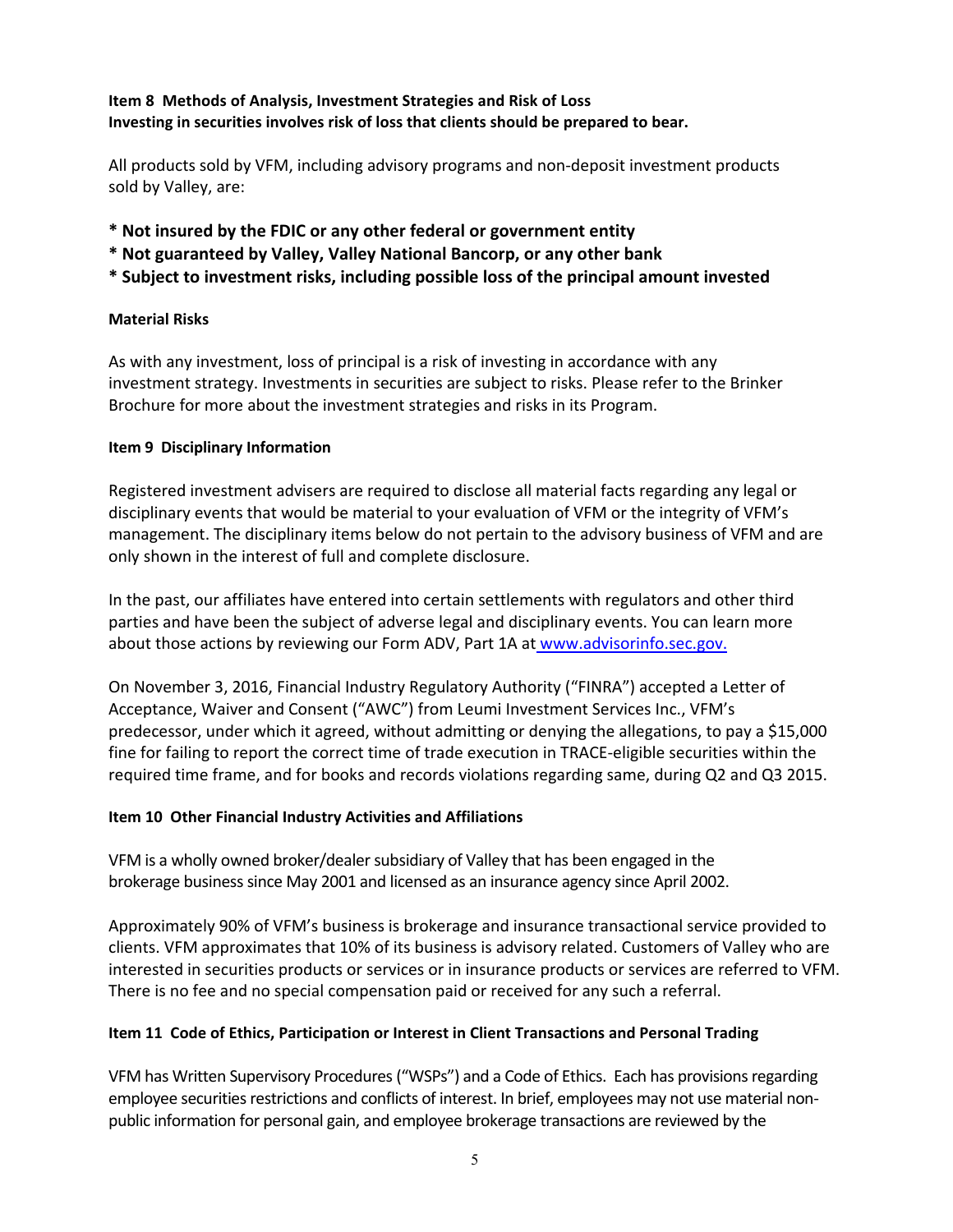# Compliance Department.

VFM's WSPs and Code of Ethics also include provisions relating to the confidentiality of client information, exercising honesty and candor in all activities, a prohibition on insider trading, restrictions on the acceptance of significant gifts and the reporting of certain gifts and business entertainment items, personal securities trading procedures, and complying with applicable laws, rules and regulations, among other things. All supervised persons at VFM must acknowledge annually the terms of these WSPs and Code of Ethics.

VFM's clients or prospective clients may request a copy of the firm's Code of Ethics by contacting the VFM Compliance Department.

When VFM purchases mutual fund shares for clients, it selects share classes that do not pay it 12b- 1 fees or other distribution fees ("Trailer Fees"). To the extent that share classes are transferred into VFM's Advisory program, VFM credits such Trailer Fees associated with those shares to the respective client accounts.

# **Item 12 Brokerage Practices**

When VFM believes it will be able to obtain better price execution in certain transactions involving large orders for Israeli securities, VFM from time to time will use Bank Leumi le-Israel (BLITA) for execution. In such transactions, BLITA will act as agent and earn compensation in the form of commissions and/or transaction fees.

VFM does not execute transactions for clients in the Brinker program.

# **Item 13 Review of Accounts**

Clients introduced to Brinker by VFM will receive an overall annual review by the VFM Investment Advisor Representative assigned to the account in coordination with a VFM Investment Specialist and/or Compliance. This VFM review will generally compare the portfolio versus available information in the client's profile to determine if fund and advisor selection remains consistent with client objectives. When clients inform VFM, in writing, of a change in their objectives or financial situation or otherwise ask for an account review, VFM will also undertake a review of the account and inform the appropriate advisor as may be necessary.

# **Item 14 Client Referrals and Other Compensation**

VFM does not compensate any party for client referrals with respect to any advisory product. VFM receives a portion of the fee Brinker clients pay, which is debited from client accounts each quarter as disclosed in the client agreement. Please refer to the Brinker Brochure for compensation, fees and expenses specific to that program.

# **Item 15 Custody**

Clients should receive at least quarterly statements directly from the qualified custodian of the Program. Clients should read these statements carefully and bring any discrepancies or errors to the attention of Brinker and/or VFM, depending on the nature of the issue.